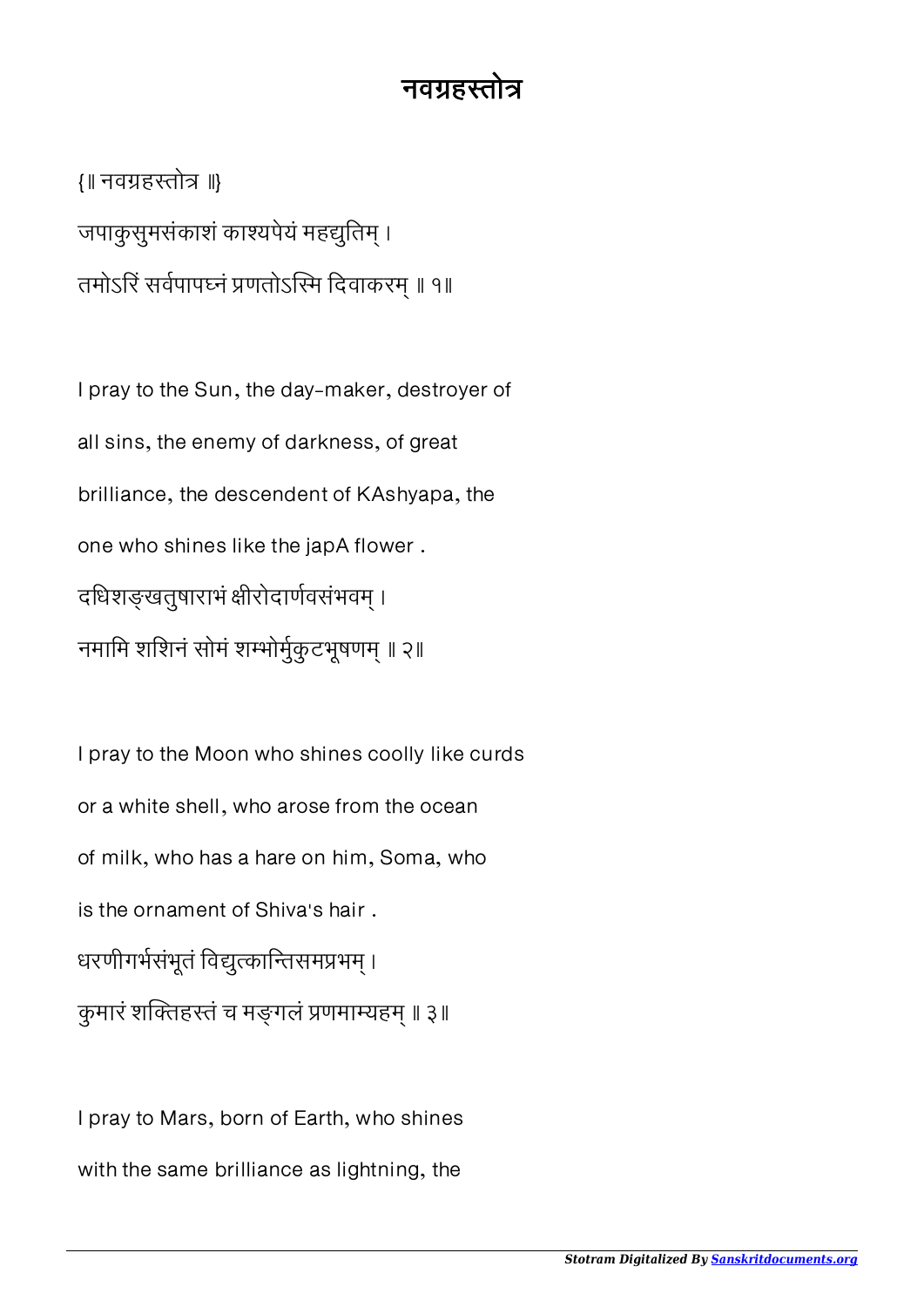young man who carries a spear . प्रियङ्गुकलिकाश्यामं रूपेणाप्रतिमं बुधम् । सौम्यं सौम्यगुणोपेतं तं बुधं प्रणमाम्यहम् ॥ ४॥

I pray to Mercury, dark like the bud of millet, of unequalled beauty, gentle and agreeable . देवानां च ऋषीणां च गुरुं काञ्चनसंनिभम् । बुद्धिभूतं त्रिलोकेशं तं नमामि बृहस्पतिम् ॥ ५॥

I pray to Jupiter, the teacher of gods and rishis, intellect incarnate, lord of the three worlds . हिमकुन्दमृणालाभं दैत्यानां परमं गुरुम् । सर्वशास्त्रप्रवक्तारं भार्गवं प्रणमाम्यहम् ॥ ६॥

I pray to Venus, the utimate preceptor of demons, promulgator of all learning, he who shines like the fiber of snow-white jasmine . नीलांजनसमाभासं रविपुत्रं यमाग्रजम । छायामार्तण्डसंभूतं तं नमामि शनैश्चरम् ॥ ७॥

I pray to Saturn, the slow moving, born of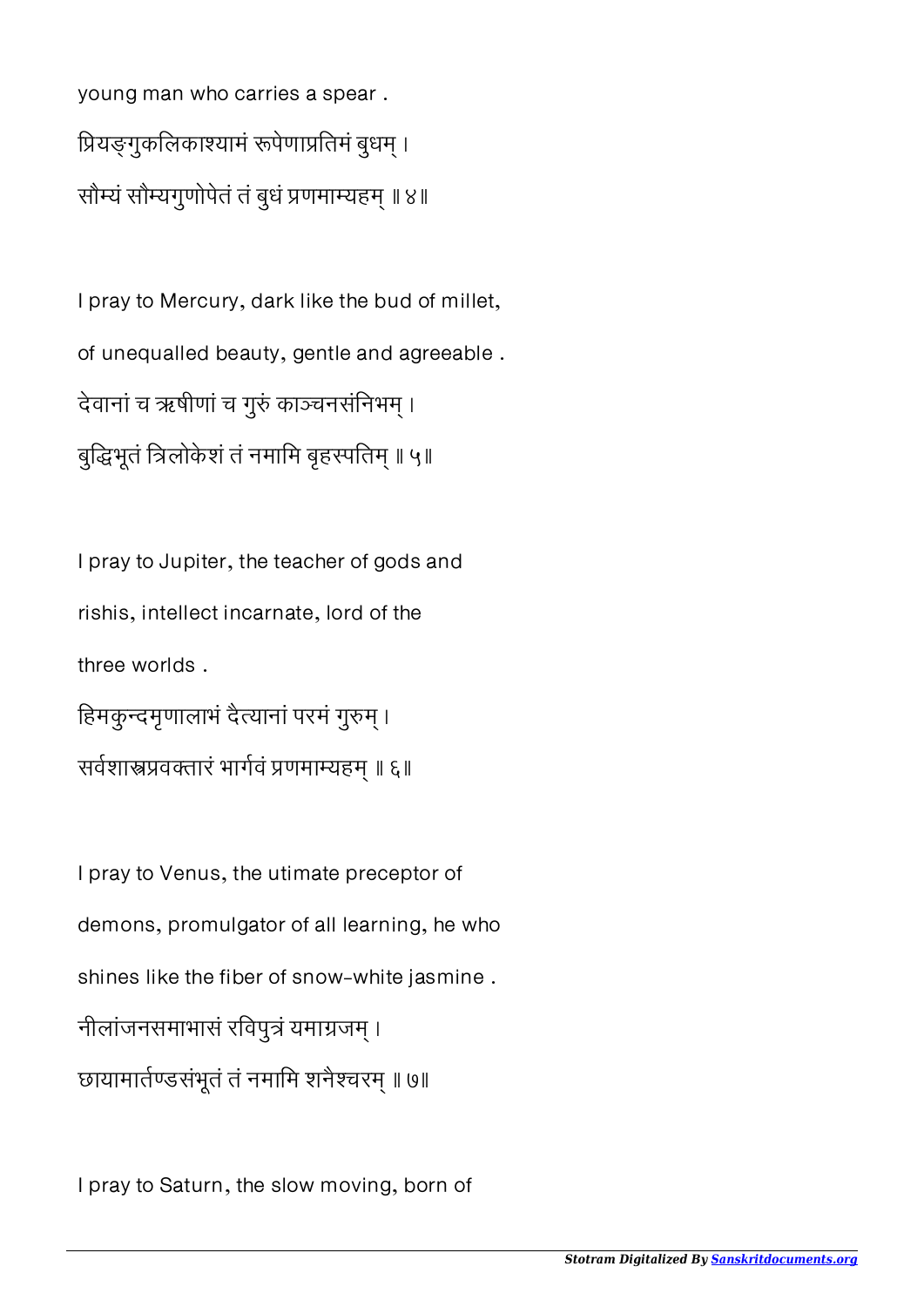Shade and Sun, the elder brother of Yama, the offspring of Sun, he who has the appearance of black collyrium . अर्धकायं महावीर्यं चन्द्रादित्यविमर्दनम् । सिंहिकागर्भसंभूतं तं राहुं प्रणमाम्यहम् ॥ ८॥

I pray to Rahu, having half a body, of great bravery, the eclipser of the Moon and the Sun, born of SimhikA . पलाशपुष्पसंकाशं तारकाग्रहमस्तकम् । रौंद्रं रौद्रात्मकं घोरं तं केतुं प्रणमाम्यहम् ॥ ९॥

I pray to Ketu, who has the appearance of PalAsha flower, the head of stars and planets, fierce and terrifying . इति व्यासमुखोद्गीतं यः पठेत्सुसमाहितः । िदवा वा यिद वा राौ िवनशाितभिवयित ॥ १०॥

Those who read the song sung by VyAsa, will be joyous, sovereign and powerful,

and will succeed in appeasing obstacles,

occurring by day or by night .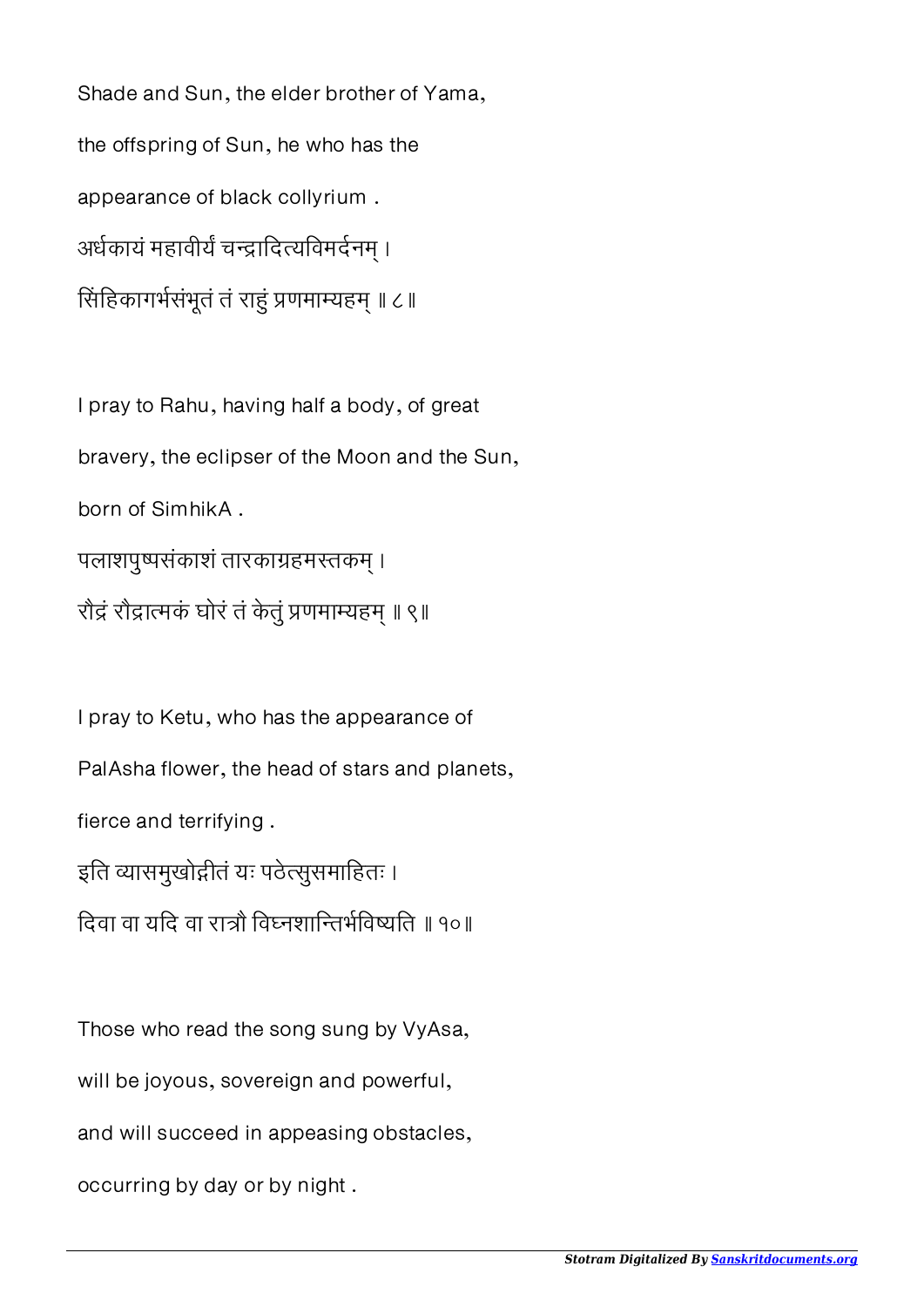## नरनारीनृपाणां च भवेद्दःस्वप्ननाशनम् । ऐश्वर्यमतुलं तेषामारोग्यं पुष्टिवर्धनम् ॥

Bad dreams of men, women and kings alike will be destroyed and they will be endowed with unparalleled riches, good health and enhancing nourishment . ग्रहनक्षत्रजाः पीडास्तस्कराग्निसमुद्भवाः । ताः सर्वाः प्रशमं यान्ति व्यासो ब्रूते न संशयः ॥

All the pain, devastation caused by fire, planets and stars will be of the past, so spoke VyAsa, emphatically . ॥ इति श्रीव्यासविरचितं नवग्रहस्तोत्रं सम्पूर्णम् ॥ Thus ends the song of praise of the nine planets composed by VyAsa .

Encoded NA

Translations Dr . Vidhyanath Rao and Dr . Srinivas Kalyanaraman .

Please send corrections to sanskrit@cheerful.com